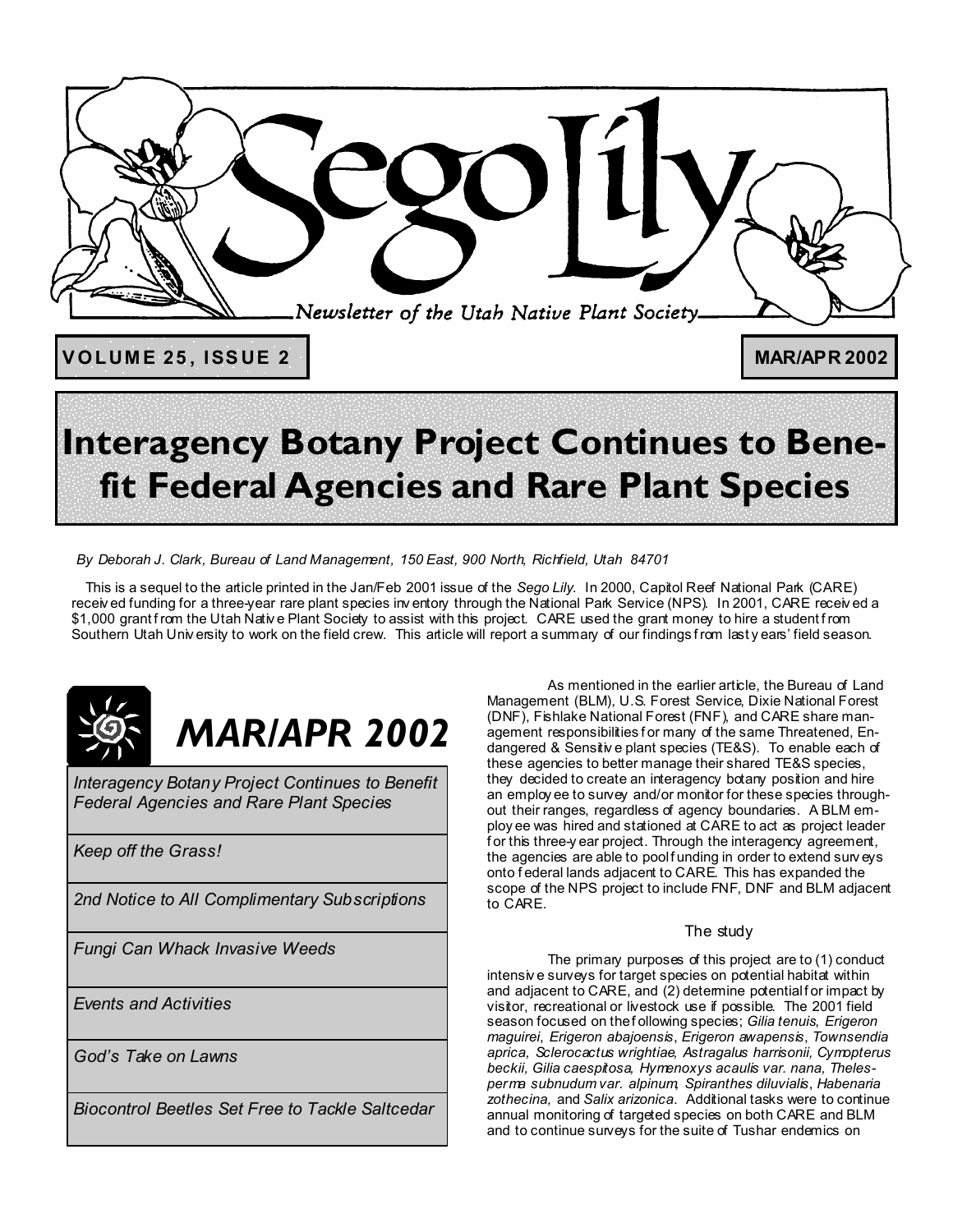#### **Interagency Botany Project Continues to Benefit Federal Agencies and Rare Plant Species (cont.)**

FNF. Later in the season we were asked to assist DNF with surv eys for an endemic species, *Potentilla angelliae*, on Boulder Mountain. During all these surveys, crews looked for other TE&S species when we were in appropriate habitats.

 Surv eys were conducted for the target species f rom March through September when the majority of plants were in f ull bloom to ensure proper plant identif ication and increased surv ey accuracy. We began in the early spring at lower elev ations and as the season progressed we mov ed to higher elev ations thus ensuring proper search times for each species. Each area was surv eyed by walking wandering transects through all accessible areas and/or by using binoculars to search cliff-f aces. Surv eys f or *Sclerocactus wrightiae* in the southern end of CARE were conducted from horseback since there was such a large area to cover. For future reference, crews noted on maps all areas surv eyed regardless of f indings.

 For each new occurrence of a species, crewmembers completed a modif ied v ersion the Utah Natural Heritage Div ision Site Visit Account Survey Form, took photographs, and mapped its location on 7.5í quadrangle maps. Wherev er possible, a Global Positioning System was used to map the precise location of each new occurrence. All new localities will be entered into each agencys' Geographic Information System along with a summary of data about the locality. This ensures long-term retrieval capabilities for future resource managers.

#### **Survey results**

 In 2001, the crew consisted of the interagency biologist employ ed by BLM; a seasonal crew leader and five seasonal crewmembers employed by CARE; a seasonal biological technician from DNF; and three biological technicians from FNF (names of field crew listed at the end of the article). The technicians from both DNF and FNF worked intermittently with the crew primarily when the crew was working on the respectiv e Forests. The FNF Ecologist, CARE Chief of Resources and BLM Biologist also assisted with surveys in specific locations. Surveys began on March 20 and continued through September 20, 2001. We survey ed approximately 10,320 acres (excluding the Tushar Mountains) of potential habitat and recorded 75 new site locations for 20 of the target species. Twelv e additional sites were revisited and documented for three species. Table 1 lists species found by agency and number of site locations.

 Fishlake National Forest prov ided additional f unding to support the field crew to work in the Tushar Mountains and to survey for Arizona willow in the Monroe Mountains. We spent the week of July 23, 2001 in the Tushar Mountains and sev eral days in August in the Monroe Mountains. Dixie National Forest prov ided a field crew to work with the NPS crew leader to surv ey for *Potentilla angilliae* on Boulder Mountain. This work was done the week of August 6, 2001.

Calendar y ear 2001 was an excellent year for surv eys since the previous f all and winter were wet with record snowf alls in the project area. All species targeted for surveys bloomed, often for extended time periods. In fact, a fall reconnaissance trip was planned in the San Rafael Swell to review

an area f or *Gilia tenuis*, and three new sites were f ound with *Gilia tenuis* in bloom.

#### **Partnerships**

Each of the participating agencies used the interagency agreement to pool funding for this project. This enabled them to extend surv eys onto federal lands adjacent to CARE and to expand the scope of the NPS project to FNF, DNF and BLM. For Fiscal Year 2001, NPS contributed \$53,000, BLM contributed \$26,000, DNF contributed \$7,200 and FNF contributed \$12,000. Capitol Reef Natural History Association (CRNHA) is v ery supportive of natural resource issues within CARE and joined the agencies in support of the project by donating \$4,000 this y ear also. Utah Native Plant Society (UNPS) also joined the agencies in support of this effort with a \$1,000 grant. The non-f ederal dollars f rom CRNHA and UNPS enabled FNF, DNF and BLM to obtain cost share dollars f rom their budgets and enabled CARE to hire an additional crew member and to purchase f ield equipment to improv e the quality of work accomplished.

#### **Conclusions**

Work accomplished during this field season resulted in the discovery and documentation of several new localities for 20 TE&S species. Some of the target species were recorded for the first time on FNF and DNF, confirming that more work needs to be done before these species ranges and niches are completely understood. Individual species reports summarizing findings this year will be submitted to each agency (if the species is located on that agencies' land), Utah Natural Heritage Division and FWS.

The creation of this interagency crew has prov en beneficial to all participating agencies. There are numerous TE&S plant species whose distributions ov erlap agency jurisdictions, so it is to the mutual scientific and economic benefit of the agencies to manage these TE&S species cooperativ ely on an ecosystem basis. Fieldwork is conducted throughout the range of each target species regardless of agency boundaries, so a more accurate picture of the species and its habitat requirements is gained.

Information gathered during this three-year study enables the participating agencies to meet legal requirements of the Endangered Species Act, comply with NPS, BLM and USFS management policies, and address Government Performance and Results Act goals. Knowledge gained about these species and their specific habitat requirements will enable f ederal officials to ensure that these plants are protected and will assist in predicting which areas may contain additional occurrences. Results from this study will also help in determining which species should be monitored to determine impacts.

Field Crew Members f or the 2001 season; Shirley Bell, Shanna Ray Brown, Deborah Clark, Keith Durf ey, Chris Groebner, Gary Lenhart, Erin Magoon, Terry Miller, Zachary Miller, Phil Scarry, Amy Schwarzbach, Dav id Tait, and Kyle Wheeler.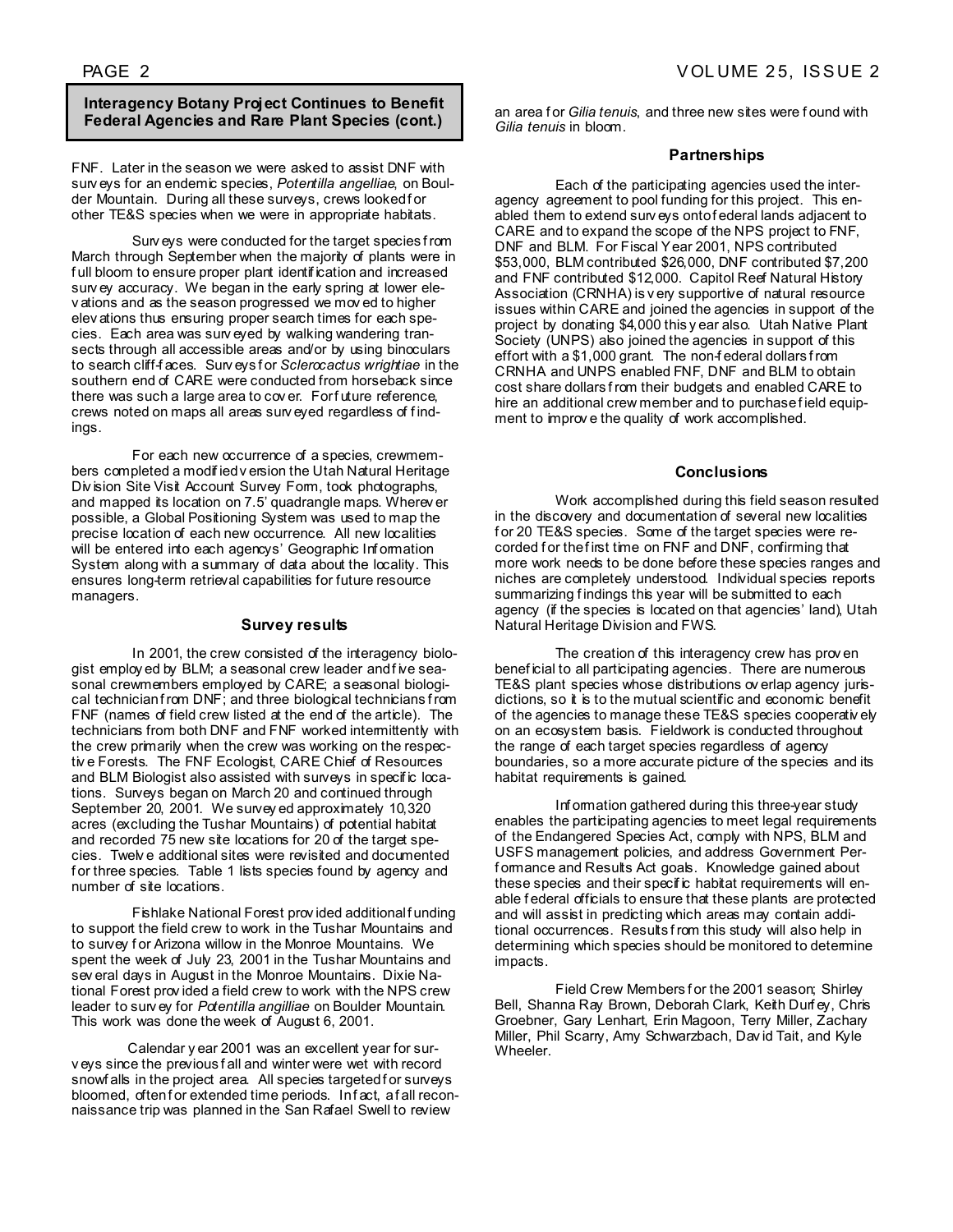| <b>Species</b>                    | <b>Status</b> | Agency              | # of Sites     |
|-----------------------------------|---------------|---------------------|----------------|
| Astragalus asclepioides           | G4/S3S4       | <b>BLM</b>          | 1              |
| Astragalus consobrinus            | G2G3/S2S3     | <b>BLM</b>          | $\mathbf 1$    |
| Cymopterus beckii                 | G2G3/S2S3     | <b>CARE</b>         | 6              |
| Erigeron maguirei                 | Threatened    | <b>BLM/CARE</b>     | 8              |
| Eriogonum corymbosum var. re-     | G3/S1         | <b>FNF</b>          | $\mathbf 1$    |
| Gilia caespitosa                  | G2/S2         | <b>CARE/FNF</b>     | 6              |
| Gilia tenuis                      | G1/S1         | <b>BLM</b>          | 11             |
| Habenaria zothecina               | G2/S2         | <b>DNF/CARE</b>     | 3              |
| Lomatium junceum                  | G3/S3         | <b>FNF</b>          | $\mathbf{1}$   |
| Opuntia basilaris var. heilii     | G5/T2T3/S2S3  | <b>BLM</b>          | 1              |
| Pediocactus despainii             | Endangered    | <b>BLM</b>          | $\mathbf{1}$   |
| Pediocactus winkleri              | Threatened    | <b>CARE</b>         | $\mathbf{1}$   |
| Physaria acutifolia var. purpurea | G5/T2/S2      | <b>FNF</b>          | $\mathbf{1}$   |
| Potentilla angelliae              | G1/S1         | <b>DNF</b>          | 8              |
| Salix arizonica                   | G3/S2         | <b>FNF</b>          | 3              |
| Sclerocactus wrightiae            | Threatened    | <b>BLM/CARE</b>     | 21             |
| Sphaeralcea psoroloides           | G2/S2         | <b>BLM</b>          | $\overline{2}$ |
| Thelesperma sub nudum var.        | G5/T2/S2      | <b>FNF</b>          | $\overline{4}$ |
| Townsendia aprica                 | Threatened    | <b>BLM/CARE/DNF</b> | 6              |
| Xylorhiza confertifolia           | G1G2/S1S2     | <b>DNF</b>          | $\mathbf 1$    |
|                                   |               |                     |                |
| <b>Total</b>                      |               |                     | 87             |

**Table 1. List of TE&S species found in 2001, by agency and number of sites.**

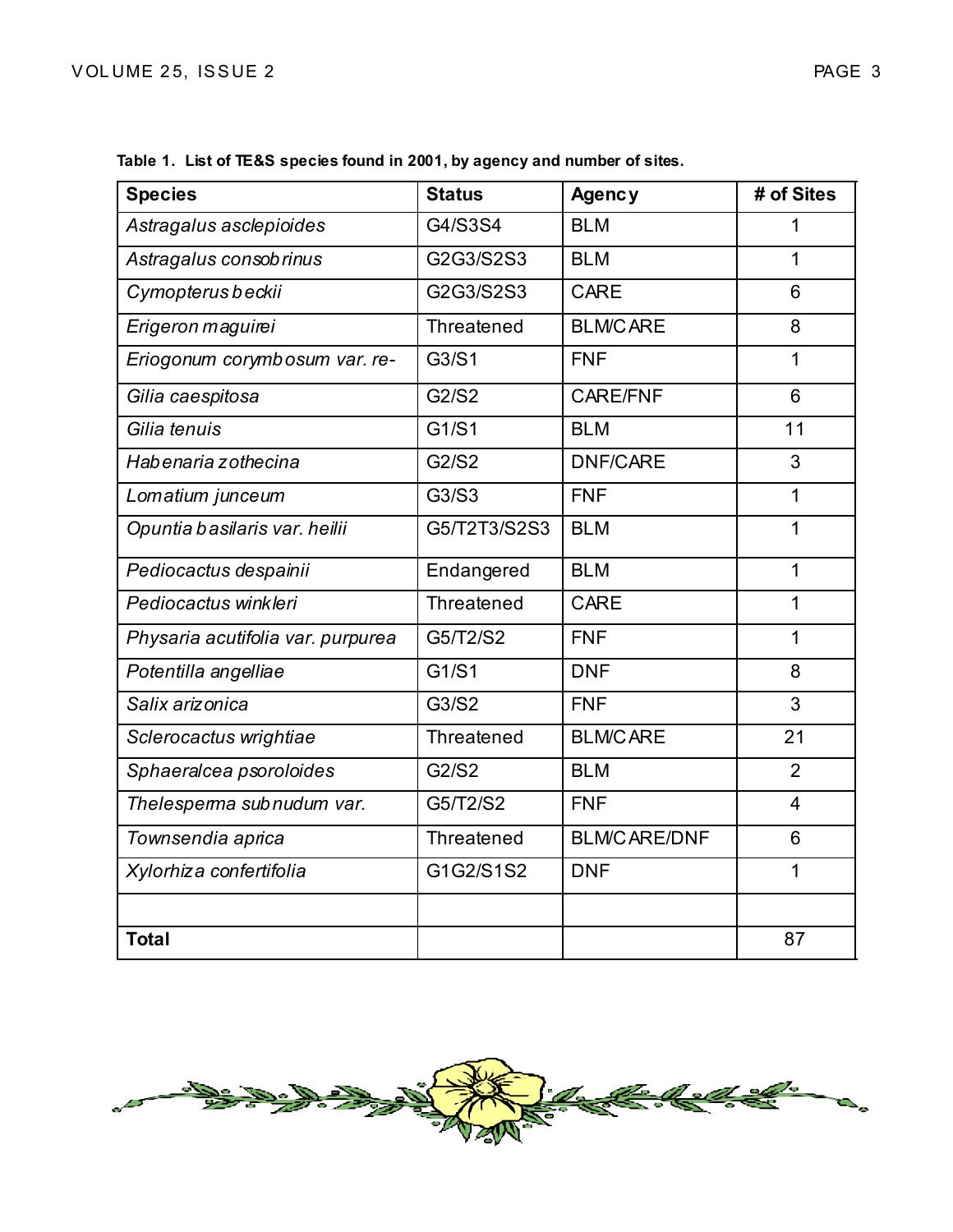

*From the Native Plant Society of New Mexico Newsletter, excerpt from the Nov/Dec 2001 issue of Sierra Magazine.* 

What began as an anti-law n party has become a mini-revolution. In May 1991, the Montreal suburb of Hudson passed a law banning the ìcosmeticî use of pesticides within tow n boundaries-making it illegal to douse those dandelions in the garden or on private law ns. Recreational facilities such as parks and golf courses were also restricted from using pesticides. TruGreen Chemlaw n and Spray Tech, tw o pesticideapplication companies, didn't care for the ruling and challenged the law , taking it all the w ay to Canadaís Supreme Court. This summer it became official: The high court ruled that municipalities across the country now have a right to ban pesticide use on public and private property.



**Keep Off the Grass!** 

And for good reason: Of the 36 most commonly used law n pesticides, 13 have been found to cause cancer, 14 cause birth defects, 15 have been linked to liver or kidney damage, and 21 damage the nervous system.

# **2nd Notice: All Complimentary Newsletter Subscribers!**

The Utah Native Plant Society is updating its complimentary subscription list. Anyone, such as a library or native plant society, that currently receives the UNPS newsletter, the *Sego Lily,* free of charge must contact the Society in order to continue receiving the newsletter. No response equals no subscription.

 Please contact Abby Moore at: A.moore@m.cc.utah.edu Or write to:

 Utah Native Plant Society Complimentary Subscriptions P.O. Box 520041 Salt Lake City, UT 84152-0041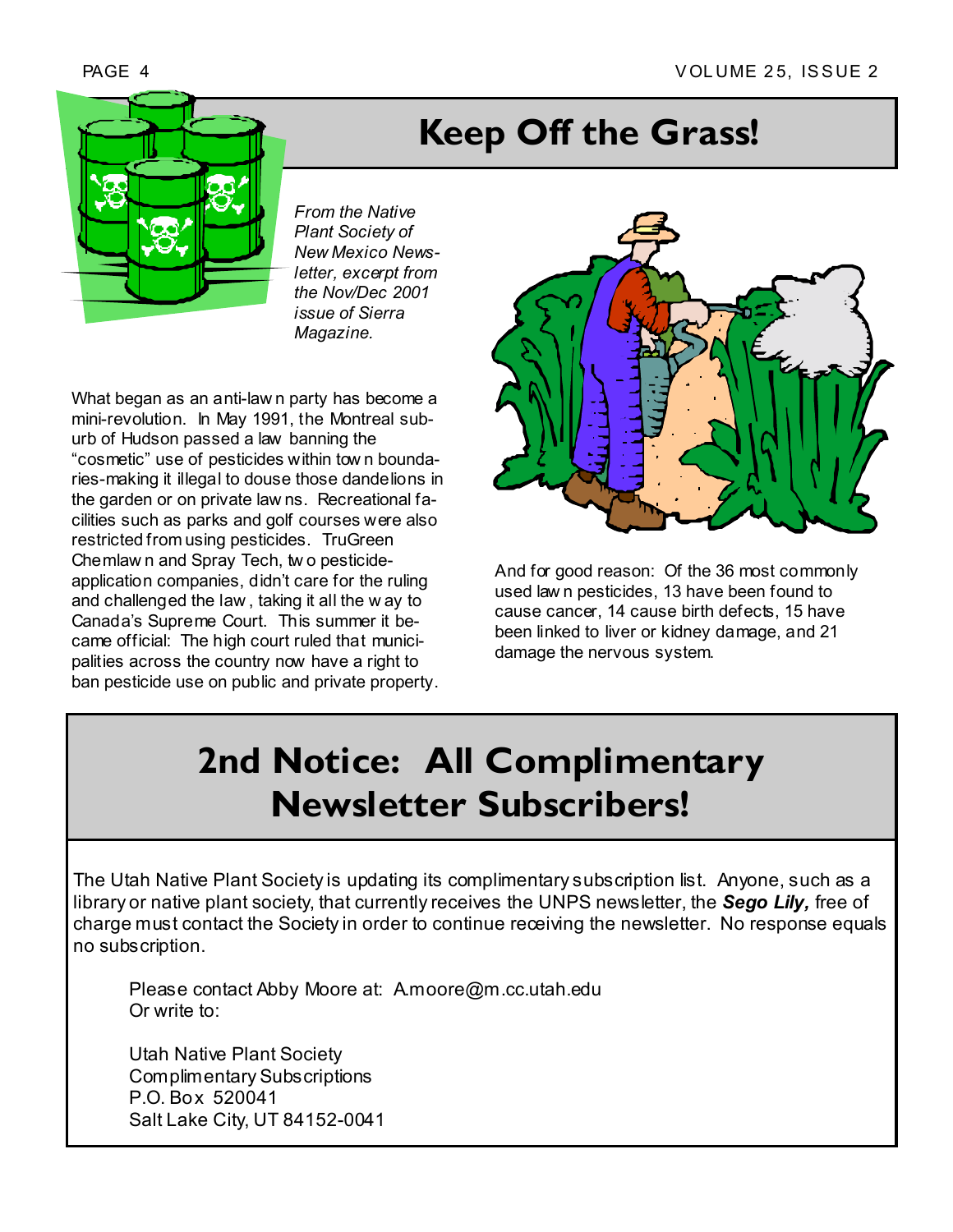## **Fungi Can Whack Invasive Weeds**

American farmers and homeow ners spend millions combating w eeds and other alien organisms introduced from foreign countries. With the increase in international commerce and trade, the number of alien species becoming established in this country is grow ing every year.

"Luckily, fungi provide a vast arsenal of ammunition to control noxious w eeds—both established and new ly arrived—that invade roadsides, rangelands, and w aterways and crowd out useful and native plants," says mycologist Amy Y. Rossman. She heads the Agricultural Research Service's Systematic Botany and Mycology Laboratory in Beltsville, Maryland.

Fungi are among the most biologically diverse organisms on Earth. Once discovered and characterized, many previously unknow n species can be put to w ork. Thanks to research at Rossman's lab, ARS scientists at several U.S. laboratories are testing the effectiveness of three new fungus species as biocontrols for some of the United States' major invasive w eeds: ragw eed, purple loosestrife, kudzu, and morningglory.

Mycologist David F. Farr is curator of ARS' U.S. National Fungus Collections, maintained at Beltsville. A systematist, Farr probes the collection's 1 million fungal specimens to discover, name, scientifically describe, and classify agriculturally important fungi.

"Once these organisms are characterized, their weed-control potential can be tested in field and lab experiments," says Farr. He recently discovered several fungi-two new to science-that may offer nonchemical control of these four weeds

#### **An Irritant Wherever It Grows**

"Ragw eed, *Ambrosia artemisiifolia*, is a noxious plant that infests thousands of acres of arable land w orldw ide and causes allergic reactionsoften seasonal—in many people," says Farr. "Its pollen causes irritated eyes, runny noses, and general discomfort for many sufferers.

"Last year, scientists in Hungary—w here ragw eed is even more of a problem—reported that they had found a fungus, possibly a *Septoria*, that w as pathogenic to ragw eed. It causes leaves to die and kills some plants, probably by entering through leaf pores."

After searching the literature and fungus collection, Farr determined that this beneficial species of *Septoria* is also found in the United States, though not previously described anywhere. Using molecular sequencing, he characterized it, named it *S. epambrosiae*, and illustrated it. Then he show ed it to be distinct from three other related, know n *Septoria* species.

"Scientists w ill use this information to communicate about the new fungus in developing it as a biocontrol agent for ragw eed," says Farr.

#### **Garden Plant Gone Wild**

One of the other fungi that Farr discovered was one that attacks purple loosestrife, *Lythrum sali-*

*caria.* "This perennial garden plant has become a noxious w eed and is spreading rapidly throughout North A merica," says Farr. "Native to Europe and Asia, purple loosestrife grows and reproduces prolifically in w etlands and other moist habitats. It's degrading

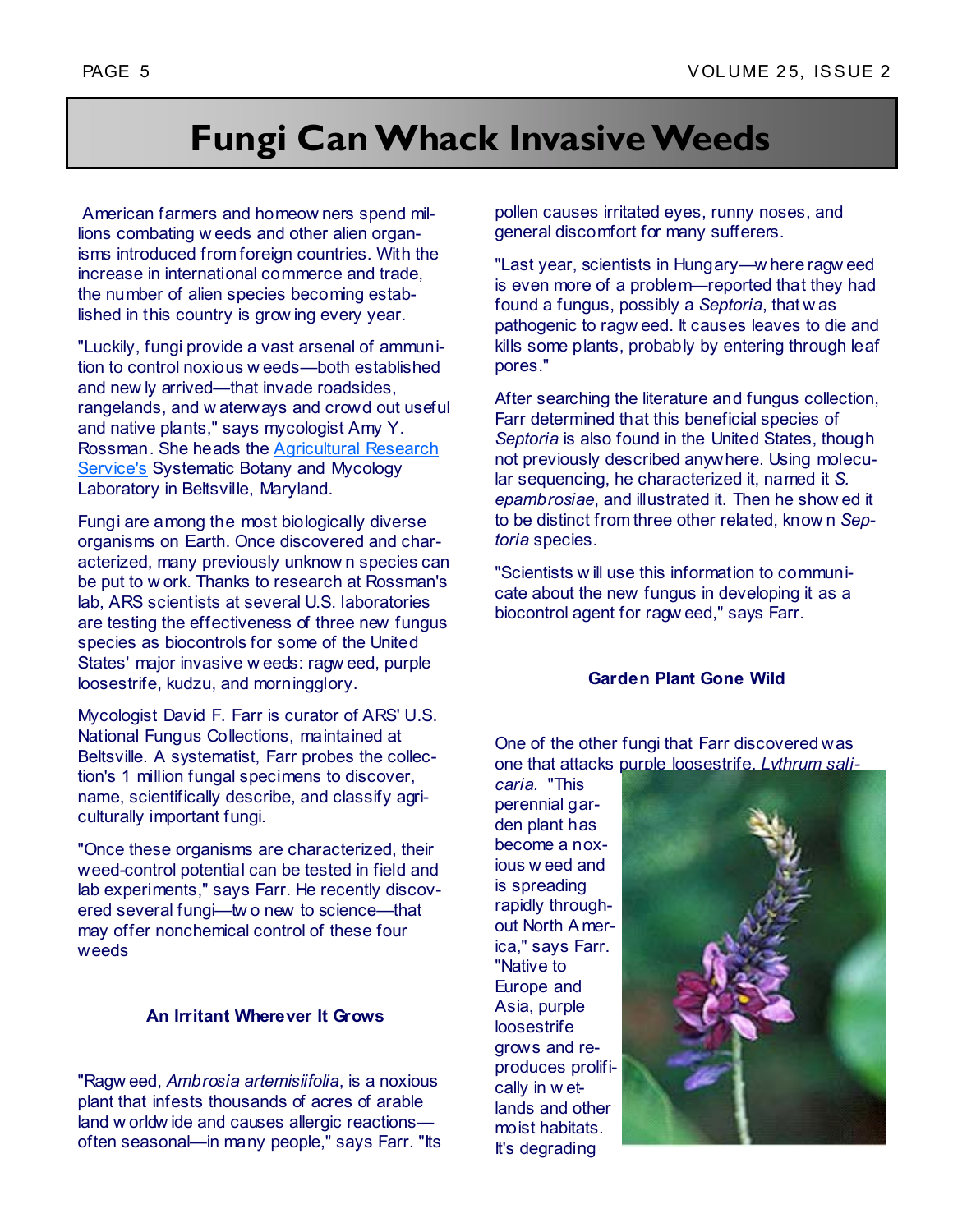#### **Fungi Can Whack Invasive Weeds (cont.)**

the quality of thousands of acres of wetlands, becoming the dominant vegetation by outcompeting native plants that provide critical food, shelter, and breeding areas for wildlife."

After careful examination of form and structure and DNA sequencing, Farr w as able to determine the molecular fingerprint of the fungusalso new to science.

"We described, illustrated, and named it *Harknessia lythrii,*" says Farr. "Many species of Harknessia are host specific-but not all of them-so scientists need to ensure that this fungus attacks only purple loosestrife."

#### **Kudzu-A Colossal Creep**

Plant pathologist C. Douglas Boyette at A RS' Southern Weed Science Research Unit, Stoneville, Mississippi, recently discovered that the sicklepod fungus *Myrothecium verrucaria* is also an effective bioherbicide for controlling kudzu. This fast-grow ing, nonnative w eed covers more than 7 million acres of the South.

"Kudzu resembles a giant beanstalk," says Boyette. "It spreads at a rate of about 120,000 acres a year, reducing land productivity. Homeow ners have a hard time controlling this vine, which grows up the sides of buildings, along fences, and on trees and telephone poles. Control costs increase by nearly \$6 million each year."

In greenhouse and small field plot studies, Boyette and ARS plant pathologist Hamed K. Abbas found that the *Myrothecium* bioherbicide killed 100 percent of kudzu w eeds treated at different growth stages and under varying physical and environmental conditions. It should provide a good nonchemical control alternative, since one spray treatment kills leaves and stems and appears to invade the roots. This research was done in collaboration w ith Louisiana Tech University-Ruston.

The Stoneville researchers are doing extensive toxicological studies on the fungus and are looking for a company to license the patented kudzucontrol technology.

#### **Quarantine and Morningglories**

Farr recently collaborated w ith ARS plant pathologist Douglas G. Luster, w ho is at the ARS Foreign Disease-Weed Science Research Unit in Frederick, Maryland, on the systematics of a different strain of *M. verrucaria*. With four microbial containment greenhouses, this unit is the nation's largest facility for studying whole plants under quarantine conditions.

Scientists there have developed techniques to monitor biocontrol agents after release into the environment. They use the polymerase chain reaction, amplified fragment length polymorphism, DNA sequencing, molecular marking, and other sensitive technologies to detect and identify a weed pathogen's unique genetic fingerprint. This lets them differentiate strains of the same fungal species.

"DNA fingerprinting also helps scientists keep close tabs on spore growth and spread, host range, and effectiveness of biocontrol pathogens like *Myrothecium* once they've been released," Luster says. They've fingerprinted several strains of this soil fungus that kill morningglories, a weed that plagues sugarcane grow ers.

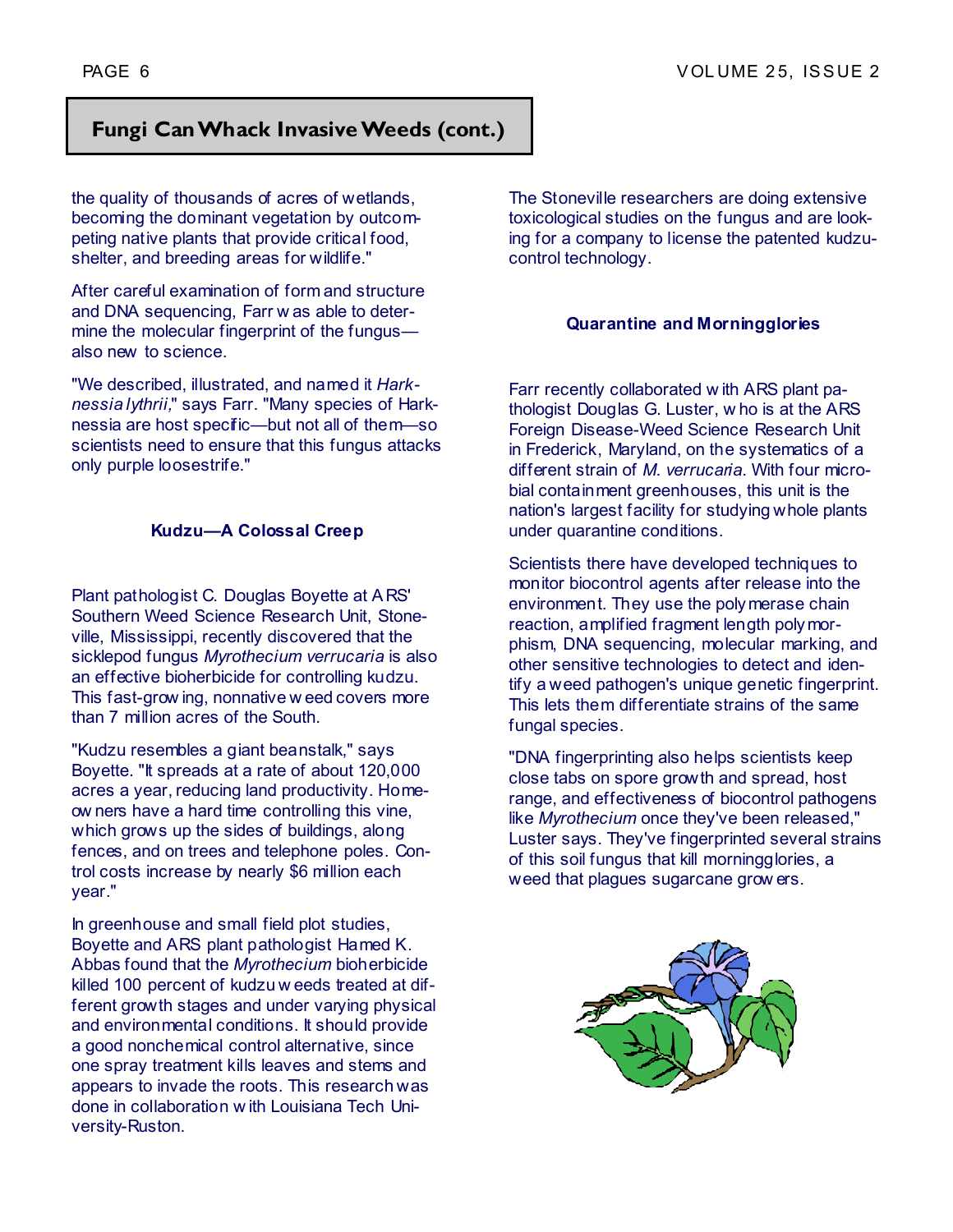Native Plant Propagation Workshops Hands-on Experience with Growing Utah Native Wildflowers, Shrubs, and Ornamental Grasses from Seed These w orkshops are part of the UNPS Heritage Garden Program, w hich has the goal of increasing love and know ledge of native plants through horticulture. Participants w ill receive information on native plant horticulture and w ill have the opportunity to take home planted seeds and w atch them grow . Send a **\$10** check to the contact listed for the w orkshop you w ill be attending or call for more information. **Salt Lake Workshops Prov o Workshops Park City Workshops**  Date and Time Two workshops: Saturday , March 9, 9:00 am to 12 pm Saturday , March 9, 12 noon to 3 pm Two workshops: Saturday , March 16, 9 am to 11 am Saturday , March 9, 1 pm to 3 pm One workshop: March 2, 1:00 p.m. Location Liberty Park Greenhouse (enter on the west side), 700 E between 900 USFS Shrub Sciences Laboratory Greenhouses, 735 North 500 East Park City (call Dave or Mindy f or more information) Contact Therese Meyer, 801-272-3275, 2931 E. Tolcate Lane, Holladay, UT 84121 Susan Mey er, 412 East Salem Hills Circle, Elk Ridge UT 84651 Dav e Gardener 435-649- 3355 or Mindy Wheeler 801- 699-5459

Native Plant Propagation Workshops

Name the contract of the contract of the Phone # The Email Email

Address\_\_\_\_\_\_\_\_\_\_\_\_\_\_\_\_\_\_\_\_\_\_\_\_\_\_\_\_\_\_\_\_\_\_\_\_\_\_\_\_\_\_\_\_\_\_\_\_\_\_\_\_\_\_\_\_\_\_\_\_\_\_\_\_\_\_\_\_\_\_\_\_\_\_\_\_\_\_

Workshop location, date and time you will be attending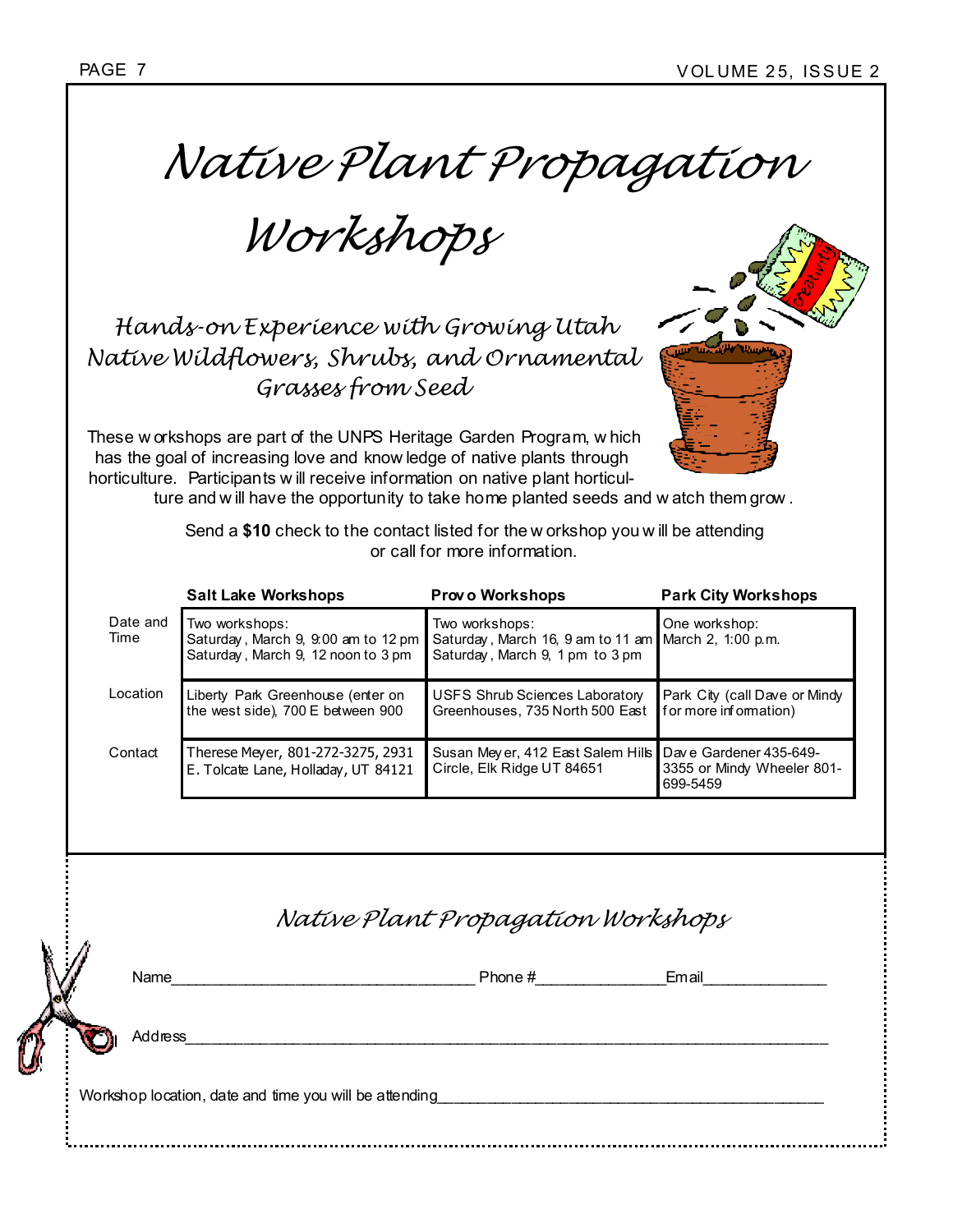**ARAZAZAZAZAZAZAZ** 



"We shall never produce an art of landscaping worthwhile until we have learned to love the soil and the beauty of our homeland."

> -Jane Jensen, landscape architect and conservationist (1860-1951)

00000000000000000000000

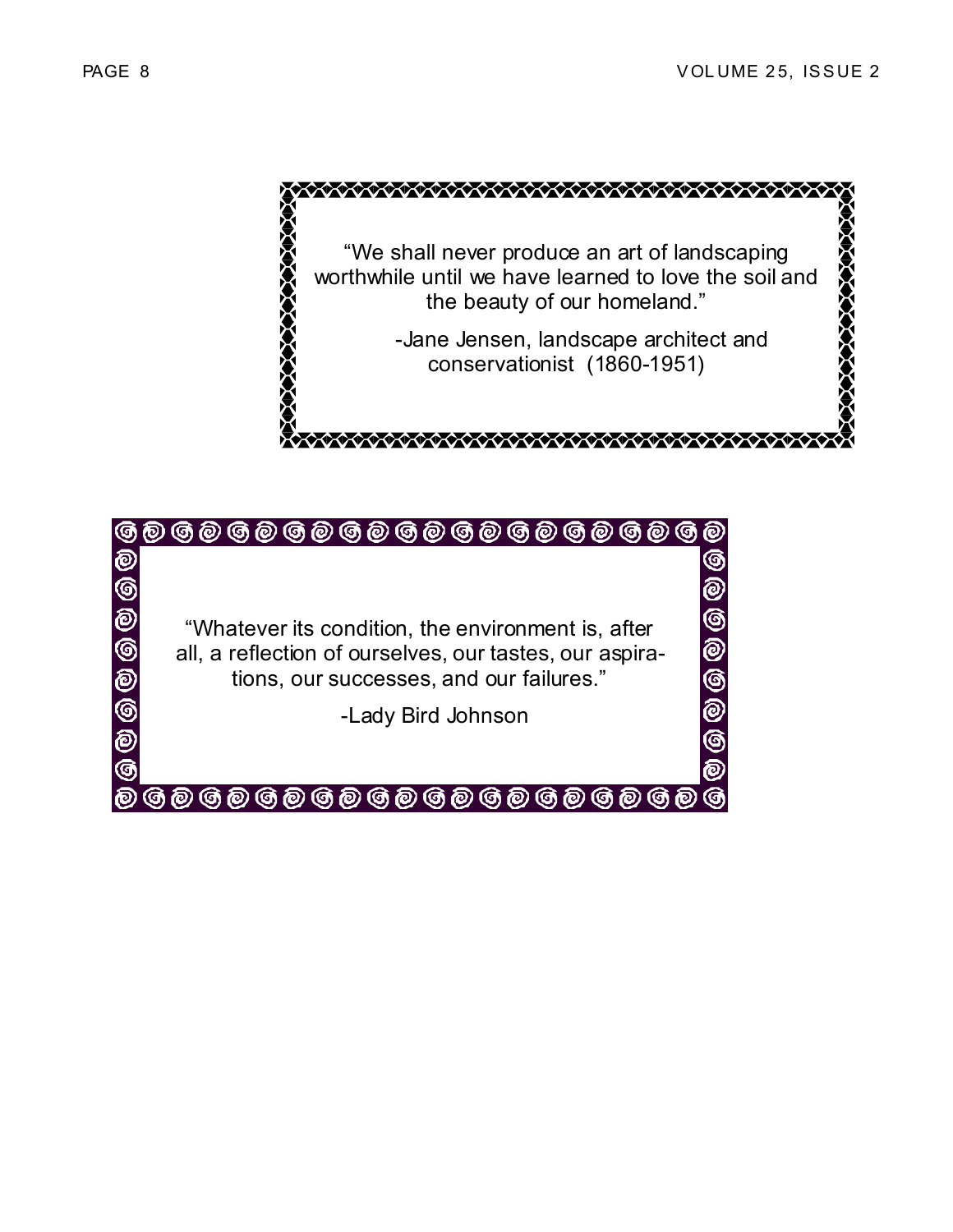

# **Events and Activities**

### **Western Society for Weed Science Annual Conference**

March 11-14, 2002. Salt Lake City, Utah. Keep up with the latest in weed control in western North America. Lots of great talks and networking. For more information visit the WSWS website at: www.wsweedscience.org

### **Water Conserving Plants Class**

March to May. Jess Wagstaff, retired USDA poisonous plant expert, and the Utah Valley Chapter have teamed together to organize a UVSC continuing education dass called **Water Conserving Plants**. Emphasis throughout will be on water conservation. This class will be a combination of lectures on Wednesday evenings and 4 Saturday workshops and field trips. The lectures will be held in Pleasant Grove, with location to be announced in the UVSC Discovery catalog. The first class is on March 13 and scheduled from 7-9 pm. The final field trip is scheduled for Saturday, May 18.

Lectures indude the following topics: Introduction by Jess Wagstaff, Nomendature and Taxonomy of native and other water conserving plants, by Renee Van Buren, Utah Valley State College Biology Department, Xeric Landscaping by Paula Mohadjer, Jordan Valley Water Conservancy District, Sources of Native and Xeric Plants, Xeric plants and the environment by Stan Kitchen, Shrub Sciences Lab, Public Policy Implications and Use of Native and Xeric Plants on Public Land, speaker TBA, Commercial sources of plants, speakers TBA, Roundtable Discussion of Challenges in the Use of Native Plants, induding but not limited to weeds, fire, deer, toxic plants.

Saturday events indude: Workshop on Propagation of Utah Native plants, by Susan Meyer, Tour of Commercial Grower, Tour of Xeric Gardens at Jordan Valley Water Conservancy District by Paula Mohadjer, Rush Valley tour, induding examples of poisonous plants, good rock garden plants, examples of weed invasion, salt desert and sagebrush ecosystems.

Cost of the class is \$55. Registration is through UVSC Continuing Education . Participants will use private vehides for field trips. For more details call Jess Wagstaff, 785-5660 or email him at diwagstaff@att.net.

#### **Design Basics for Waterwise Landscapes**

Saturday, April 20, 10-noon. Jordan Valley Water Conservancy District, 8215 S 1300 W. Don't miss this free workshop by Stephanie Duer, Conservation Coordinator for Salt Lake City and experienced landscape designer and horticulturist. Learn the basic landscape design principles for your home landscape. Indudes incorporating Utah native plants! Due to limited space, please RSVP 1-877-728-3420.

#### **Gorgeous Utah Native Plants in the Landscape**

Thursday, June 6, 7-8:30 p.m. Jordan Valley Water Conservancy District, 8215 S 1300 W. Back by popular demand! Susan Meyer, President of the Utah Native Plant Society, is once again teaching her acclaimed Native Plants in the Landscape workshop. Great slides and a wealth of information! Due to limited space, please RSVP 1-877-728-3420.

### **2002 SER Conference: A Convocation: Understanding and Restoring Ecosystems**

August 4-9, 2002. Tucson, AZ. This is a joint conference with SER and Ecological Society of America. Both organizations are putting together shared and unique se ssions, symposia, workshops and fieldtrips!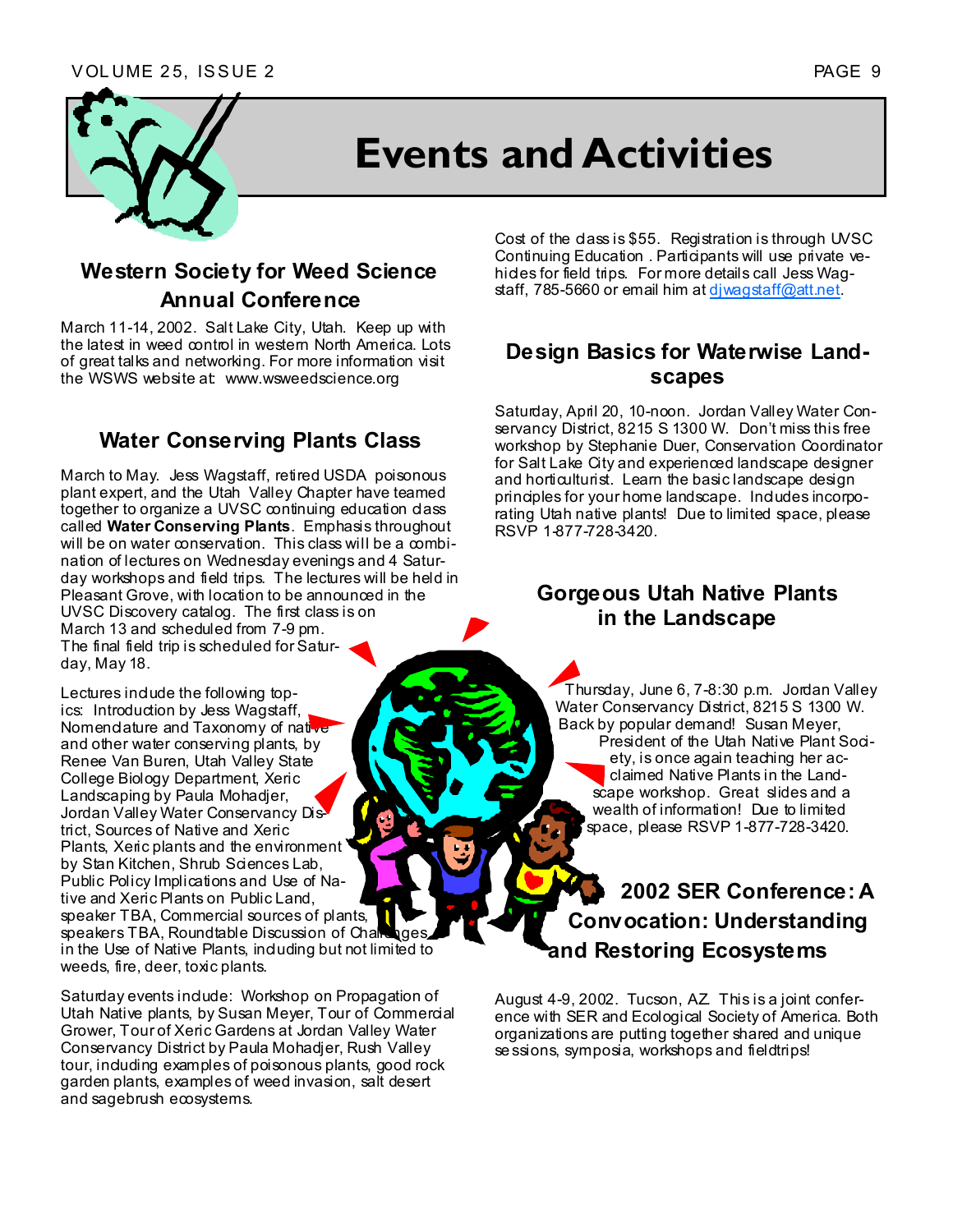### **Godís Take on Lawns**

#### **Imagine the conversation The Creator might have had with St. Francis on the subject of lawns:**

GOD: Frank, you know all about gardens and nature. What in the world is going on down there in the Midwest? What happened to the dandelions, violets, thistle and stuff I started eons ago? I had a perfect, nomaintenance garden plan. Those plants grow in any type of soil, withstand drought and multiply with abandon. The nectar from the long lasting blossoms attracts butterflies, honey bees and flocks of songbirds. I expected to see a vast garden of colors by now. But all I see are these green rectangles.

ST. FRANCIS: Itís the tribes that settled there, Lord. The Suburbanites. They started calling your flowers ìweedsî and went to great lengths to kill them and replace them with grass.

GOD: Grass? But it's so boring. It's not colorful. It doesn't attract butterflies, birds and bees, only grubs and sod worms. It's temperamental with temperatures. Do these Suburbanites really want all that grass growing there?

ST. FRANCIS: Apparently so, Lord. They go to great pains to grow it and keep it green. They begin each spring by fertilizing grass and poisoning any other plant that crops up in the lawn.

GOD: The spring rains and warm weather probably make grass grow really fast. That must make the Suburbanites happy.

ST. FRANCIS: Apparently not, Lord. As soon as it grows a little, they cut it—sometimes twice a week.

GOD: They cut it? Do they then bale it like hay?

ST. FRANCIS: Not exactly, Lord. Most of them rake it up and put it in bags.

GOD: They bag it? Why? Is it a cash crop? Do they sell it?

ST. FRANCIS: No, Sir. Just the opposite. They pay to throw it away.

GOD: Now let me get this straight. They fertilize grass so it will grow. And when it does grow, they cut if off and pay to throw it away?

ST. FRANCIS: Yes, Sir.

GOD: These Suburbanites must be relieved in the summer when we cut back on the rain and turn up the heat. That surely slows the growth and saves them a lot of work.

ST. FRANCIS: You aren't going to believe this, Lord. When



the grass stops growing so fast, they drag out hoses and pay more money to water it so they can continue to mow it and pay to get rid of ir.

GOD: What nonsense! At least they kept some of the trees. That was a sheer stroke of genius, if I do say so myself. The trees grow leaves in the spring to provide beauty and shade in the summer. In the autumn they fall to the ground and form a natural blanket to keep moisture in the soil and protect the trees and bushes. Plus, as they rot, the leaves form compost to enhance the soil. It's a natural circle of life.

ST. FRANCIS: You better sit down, Lord. The Suburbanites have drawn a new circle. As soon as the leaves fall, they rake them into great piles and pay to have them hauled away.

GOD: No. What do they do to protect the shrub and tree roots in the winter and to keep the soil moist and loose?

ST. FRANCIS: After throwing away the leaves, they go out and buy something which they call mulch. They haul it home and spread it around in place of the leaves.

GOD: And where do they get this mulch?

ST. FRANCIS: They cut down trees and grind them up to make the mulch.

GOD: Enough. I don't want to think about this anymore. St. Catherine, you're in charge of the arts. What movie have they scheduled for us tonight?

ST. CATHERINE: "Dumb and Dumber", Lord. It's a really stupid movie about...

GOD: Never mind, I think I just heard the whole story from St. Francis.

*From the internet, Infomaniac.*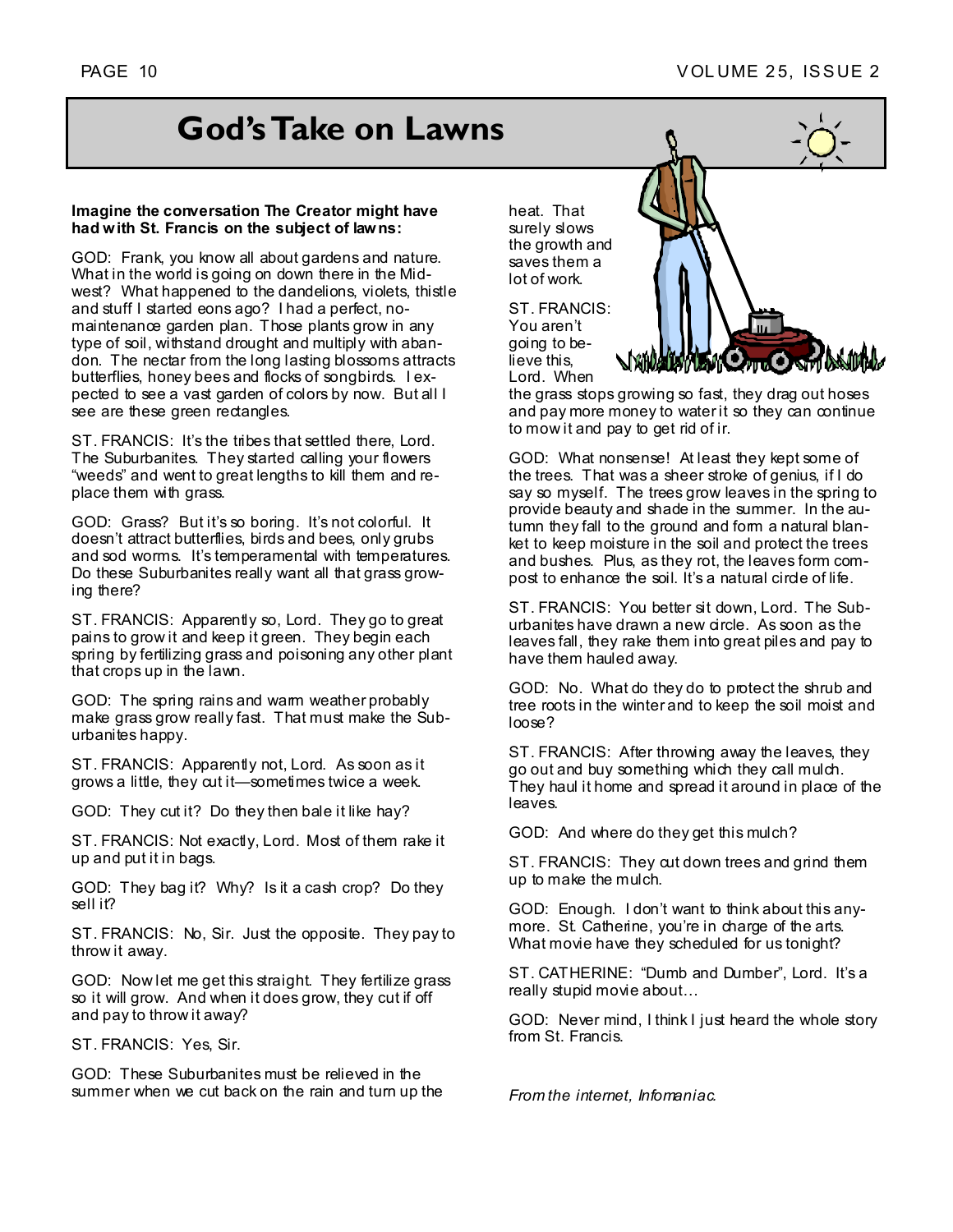## **Biocontrol Beetles Set Free to Tackle Saltcedar**

#### By Kathryn Barry Stelljes May 22, 2001

Chinese leaf beetles (*Diorhabda elongata*) are beginning official duty as the first biological control agents released into the environment against saltcedar (*Tamarix* spp.).

*Empidonax traillii extimus*. In some locations, these endangered birds nest in saltcedar that has crowded out their native w illow nesting sites.

Biological control is expected to slow ly reduce saltcedar, allow ing beneficial plant and animal species to reestablish in severely infested areas. Other planned activities include continued moni-

These invasive trees, w hich can grow up to 30 feet tall, infest more than 1 million acres along w estern w aterways. In addition to crow ding out native plants, saltcedar can increase soil salinity, divert natural streamflow and increase w ildfire frequency.

Unprecedented monitoring of the beetle and its impacts began in July 1999, w hen the insects were put out in large cages at 10 locations in six western states.

Scientists first released the beetles from field cages last week near Seymour, Texas, and Pueblo, Colo. They plan to make other releases near Bishop, Calif.; Fallon, Lovelock and Schurz, Nev.; Delta, Utah; and Lovell, Wyo. Additional nursery cages are being established at new sites near Woodland and King City, Calif.

toring of the insects, plants and associated w ildlife, and studies to facilitate revegetation w ith native plants.

The project, initiated and coordinated through USDAís Agricultural Research Service, operates in conjunction w ith a consortium of more than 30 federal, state, and local agencies; universities; and private organizations. The team received a \$3 million grant in 2000 from the USDA's Initiative for Future Agriculture and Food Systems for w ork on a complex of invasive weeds, including saltcedar.

*ARS is USDAís chief scientific research agency.* 

Biological control agents are often released directly into the environment. In this case, the U.S. Department of Agriculture and cooperating scientists are w atching these beetles closely to ensure their establishment and to evaluate their impact, population grow th and safety.

This information has been used to ensure that the biocontrol project protects all native species in the area, including the southw estern w illow flycatcher,

*Scientific contacts: C. Jack DeLoach, ARS Grassland, Soil and Water Research Laboratory, Temple, Texas, phone (254) 770-6531, fax (254) 770-6561, deloach@brc.tamus.edu; Raymond I. Carruthers, Exotic and Invasive Weeds Research Unit, ARS Western Regional Research Center, Albany, Calif., phone (510) 559-6127, fax (510) 559-6123, ric@pw.usda.gov.*